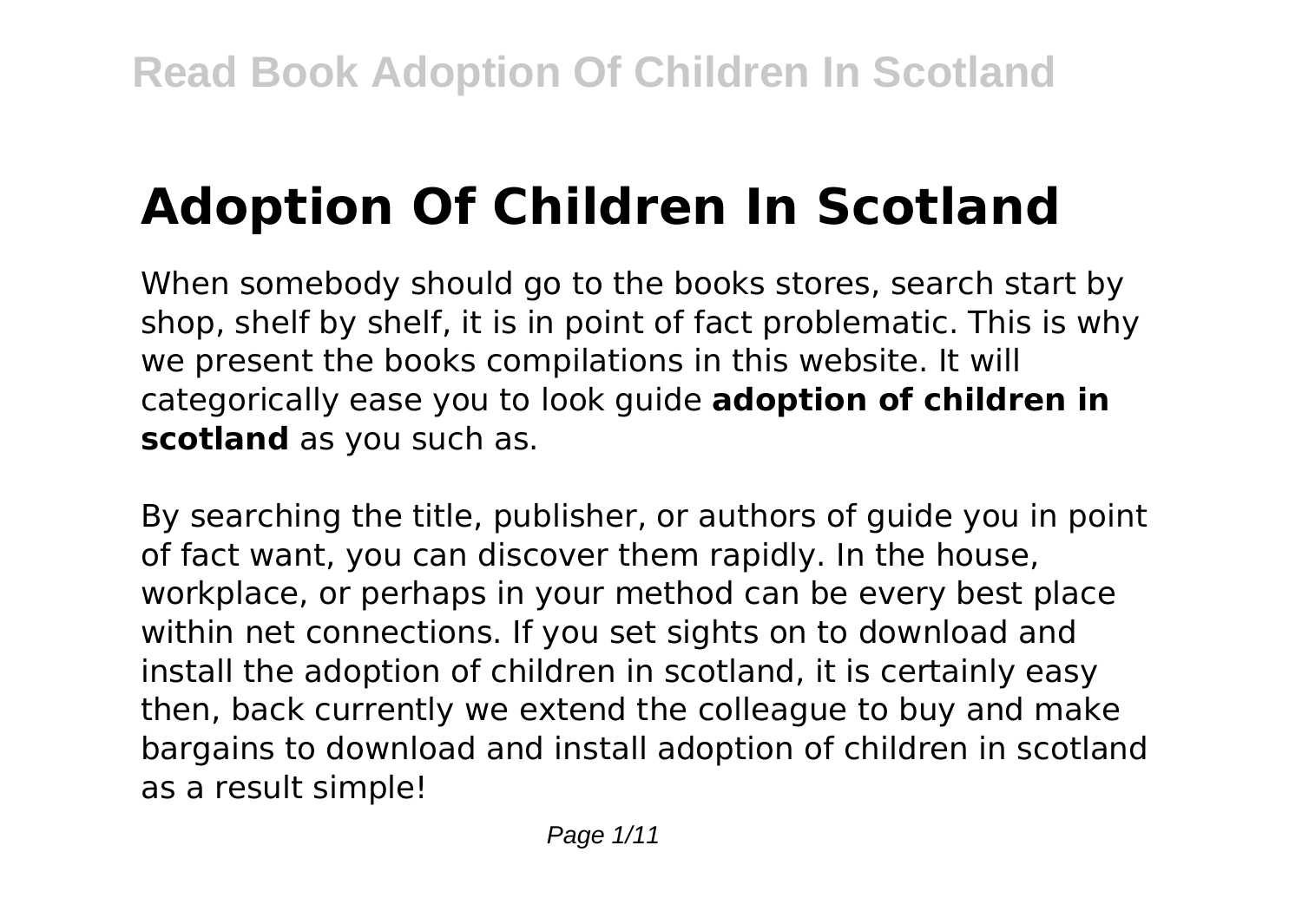Want help designing a photo book? Shutterfly can create a book celebrating your children, family vacation, holiday, sports team, wedding albums and more.

# **Adoption Of Children In Scotland**

A handy guide for parents and teachers of adopted children in primary school in Scotland Read more. Mapping Adoption Support in Scotland. A study to created to map the adoption support services across Scottish agencies. Read more. The Adoption Journey. How to navigate the bumps in the road and to make sure you don't do it alone. Read more ...

# **Scotland | Home | Adoption UK Charity**

Adoption UK is a national charity run by and for adopters. News and blog posts Sometimes it's all about perspective. An adoptive parent blogs about finding the positives in difficult days.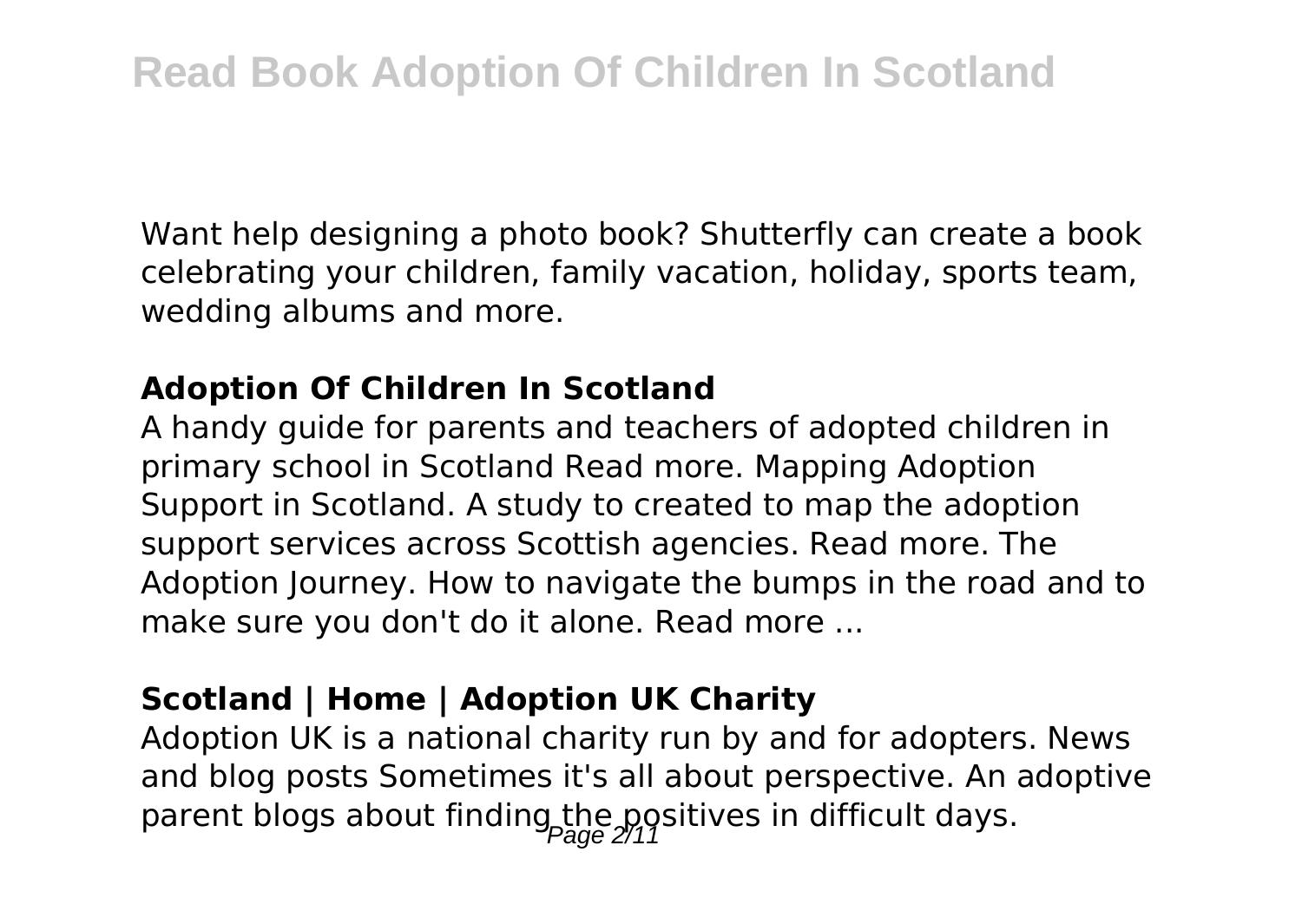# **Adoption UK Charity**

Adoption and Children (Scotland) Act 2007 is up to date with all changes known to be in force on or before 17 January 2022. There are changes that may be brought into force at a future date. Changes to Legislation. Revised legislation carried on this site may not be fully up to date. Changes and effects are recorded by our editorial team in ...

# **Adoption and Children (Scotland) Act 2007**

Scotland's Adoption Register's purpose is to facilitate family finding across Scotland. Our aim is to help family finding for children who are placed for adoption in Scotland. We offer a number of family finding services at no cost to agencies. Scotland's Adoption Register is a project funded by the Scottish Government and hosted by AFA ...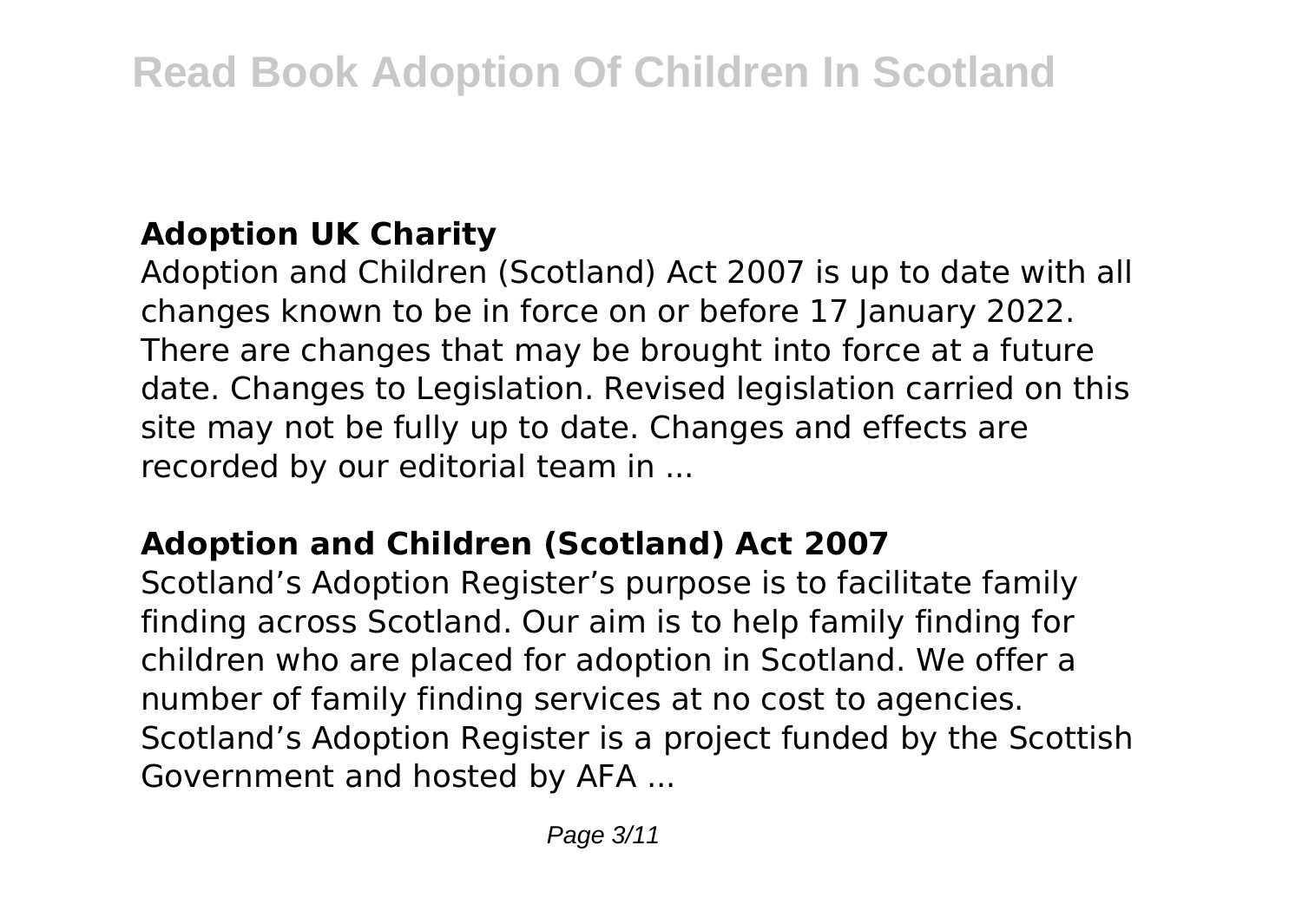#### **Home - Scotland's Adoption Register**

- All Dogs Available for Adoption, - Female Dogs For Adoption, 3-5 years, Unknown Cross Medium Size Bella – 4 year old female Cross-Breed Bella is a little 4 year old female Cross-Breed and is in foster in Edinburgh.

#### **Dogs for Adoption in Scotland – Dogs for Adoption ...**

Adoption is a process whereby a person assumes the parenting of another, usually a child, from that person's biological or legal parent or parents. Legal adoptions permanently transfer all rights and responsibilities, along with filiation, from the biological parents to the adoptive parents.. Unlike guardianship or other systems designed for the care of the young, adoption is intended to ...

#### **Adoption - Wikipedia**

Missouri Department of Social Services is an equal opportunity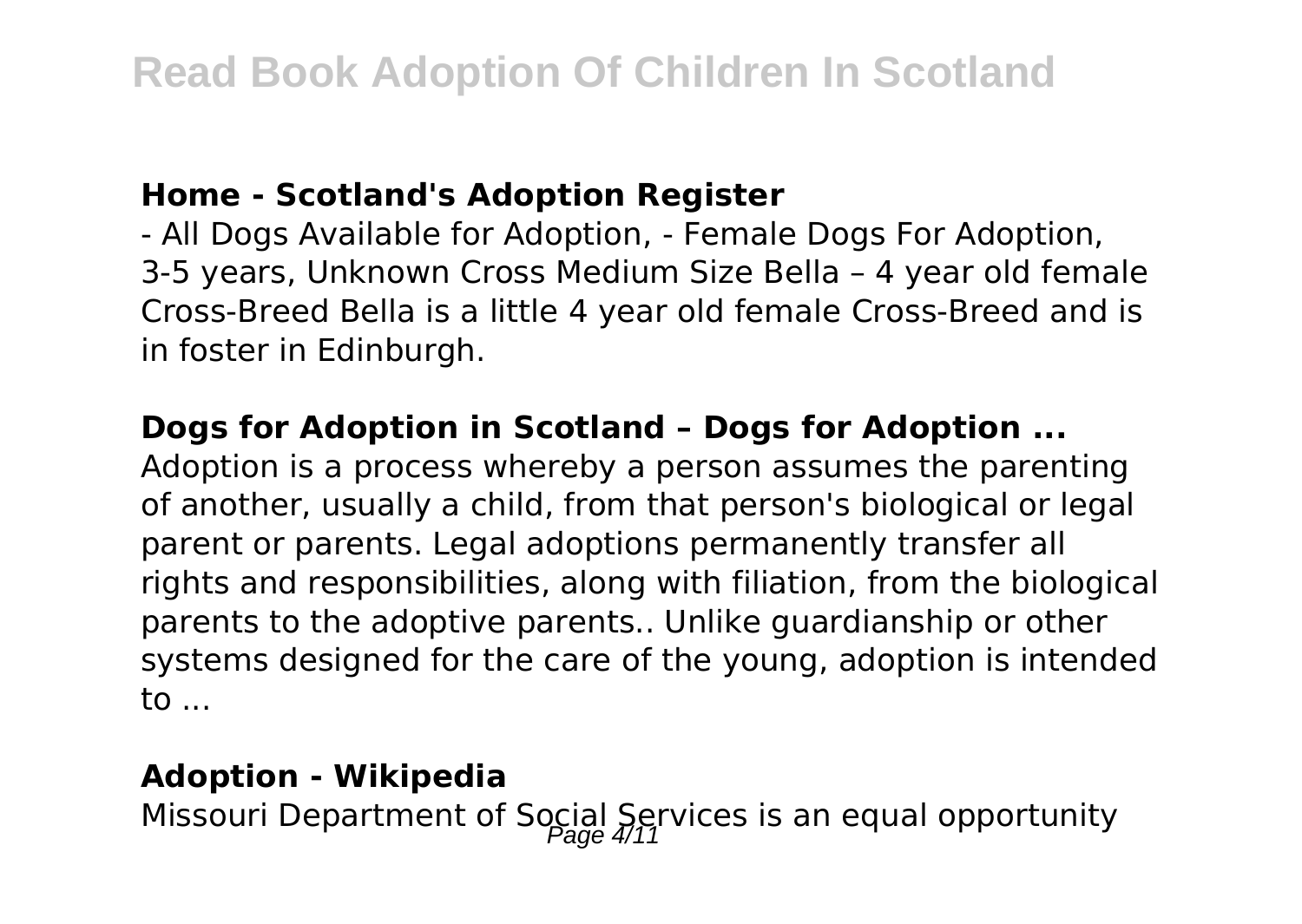employer/program. Auxiliary aids and services are available upon request to individuals with disabilities.

# **Children's Division | Missouri Department of Social Services**

The international adoption of South Korean children was at first started as a result of a large number of orphaned mixed children from the Korean War after 1953, but later included orphaned Korean children. Religious organizations in the United States, Australia, and many Western European nations slowly developed into the apparatus that sustained international adoption as a socially integrated ...

# **International adoption of South Korean children - Wikipedia**

Welcome to Scottish Adoption. Until April 2022 Scottish Adoption has made the decision to only accept applications from couples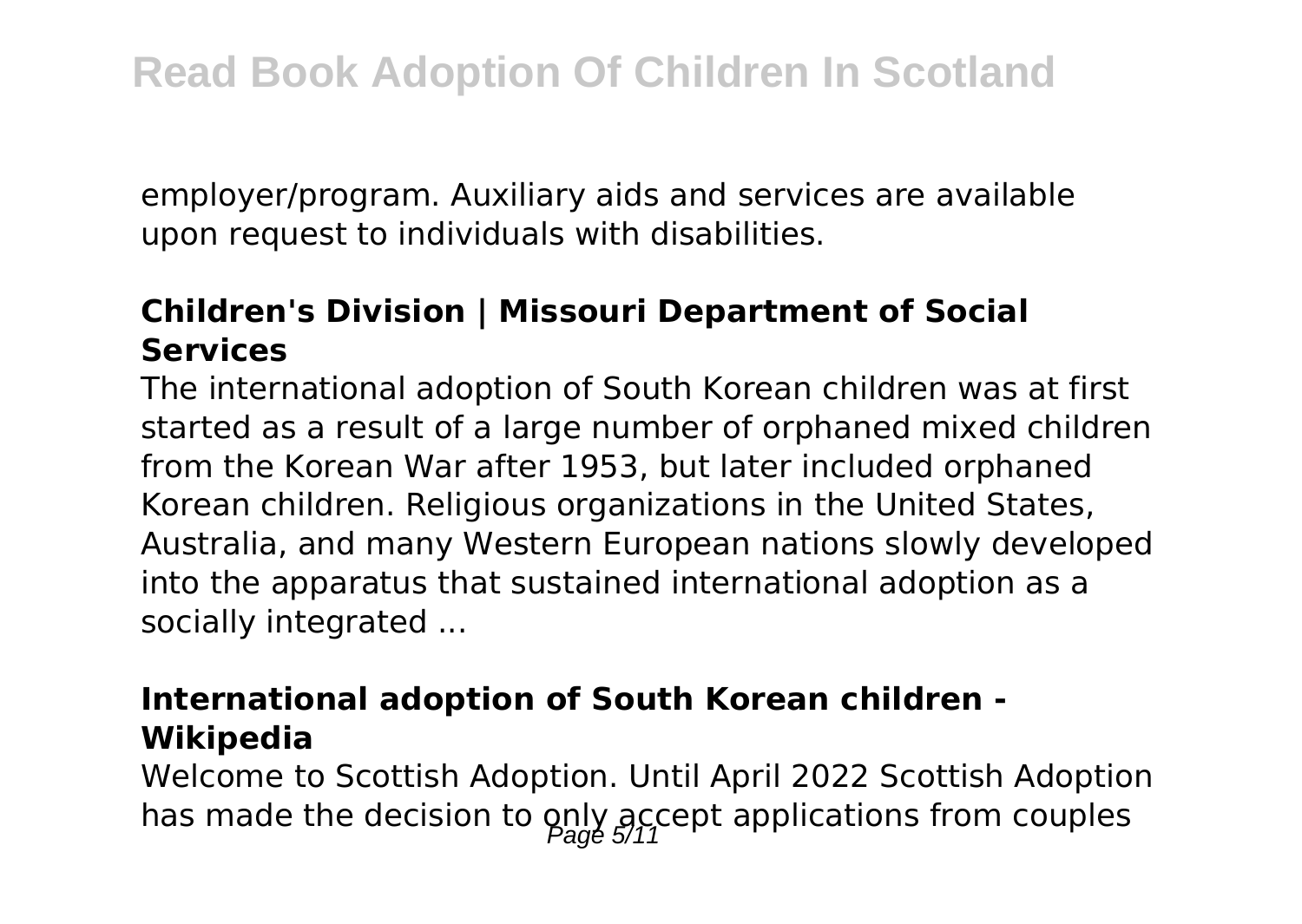and individuals who are willing to consider adopting children who are in sibling groups or single older children.

# **Scottish Adoption | Delivering high quality placement and**

**...**

When children enter foster care the primary goal is to help families resolve their challenges and reunite safely. However, when that is not achieved children can become free for adoption. For more information about how children enter foster care and the requirements for becoming a licensed foster parent please view the Foster Parent Orientation ...

#### **Adoption and Foster Care | NCDHHS**

The Children (Scotland) Bill resulted from a consultation on the Review of the Children (Scotland) Act 1995 (the 1995 Act) which is the key legislation in relation to parental responsibilities and rights and cases on where a child should live and who should see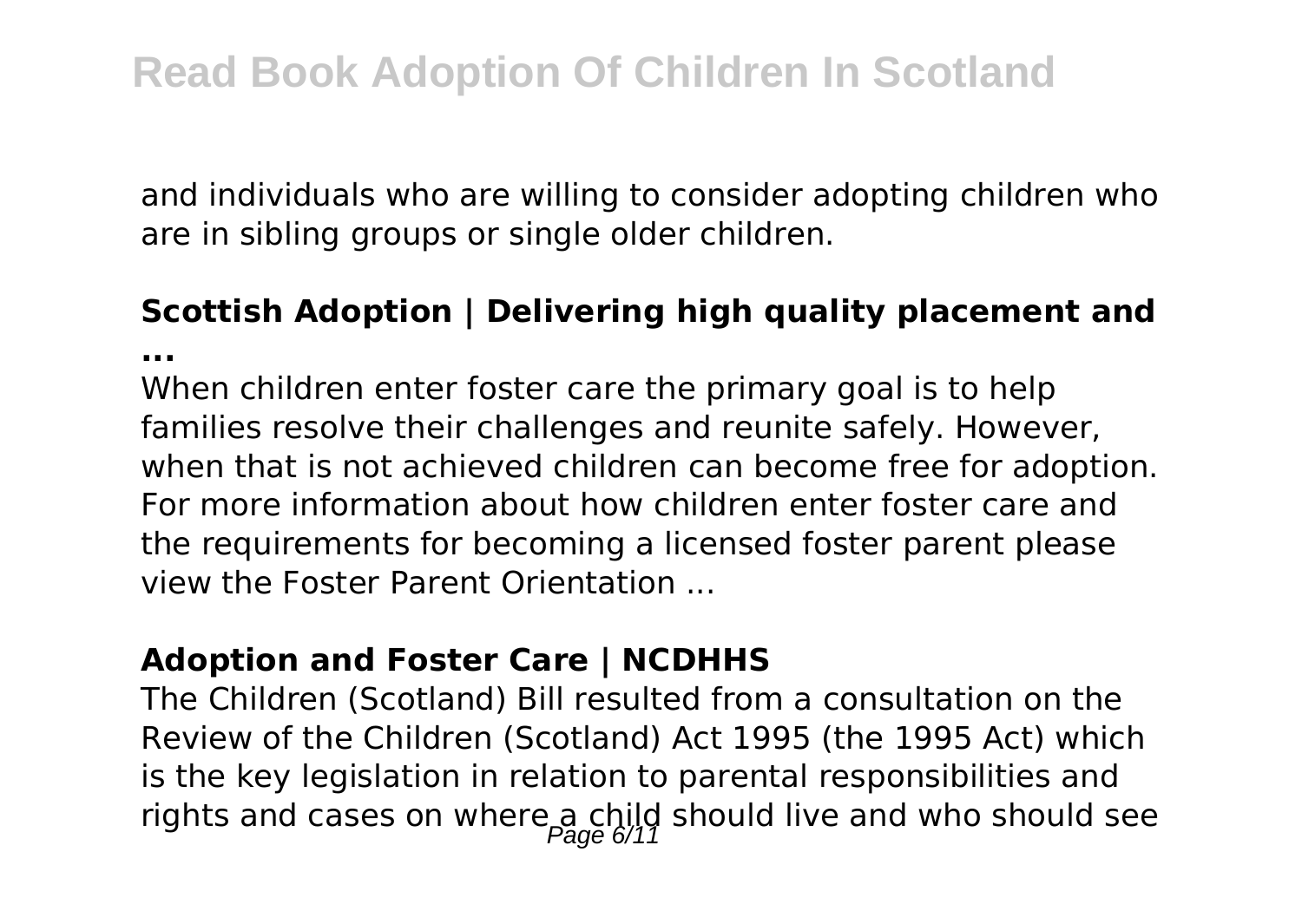the child if the parents are separated or not together (contact and residence cases).

#### **Children (Scotland) Bill: child rights and wellbeing ...**

Our campaigning is supported by our partnerships. We are members of End Child Poverty, Children in Scotland and the Coalition of Care and Support Providers in Scotland (CCPS). We are also members of various Scottish parliament cross-party groups in order to maximise our voice.

#### **Our work in Scotland | Action For Children**

Amendment of Adoption (Scotland) Act 1978: contravention of sections 30 to 36 of this Act. 133. Scottish restriction on bringing children into or out of United Kingdom. 134. Amendment of Adoption (Scotland) Act 1978: overseas adoptions. 135. Adoption and fostering: criminal records. 136. Payment of grants in connection with welfare services, 137.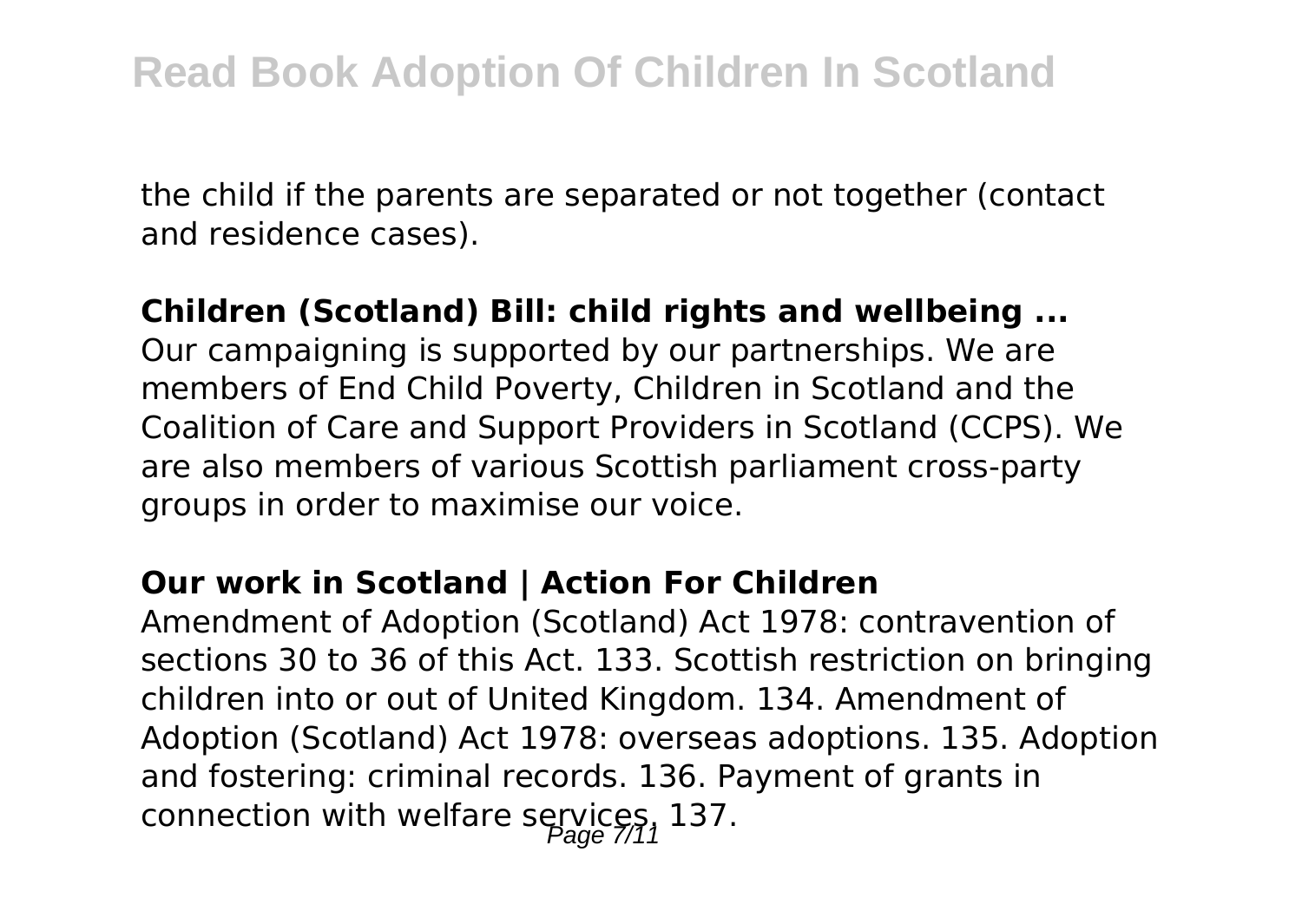# **Adoption and Children Act 2002 - Legislation.gov.uk**

Adoption UK also called for better diagnosis and support for all children affected by FASD (Fetal alcohol spectrum disorders) and their families, including training for medical, educational and ...

# **Mum criticises adoption system after giving up son - BBC News**

The Scottish Government is committed to increase their support for Kinship carers and their families, through information and advice, along with development of supportive community-based peer services.

# **Kinship.scot | Help and information for Kinship Carers in**

**...**

Update – 23 September, 2021. The Joint Committee on Human Rights has announced that it will hold a new inquiry:. The right to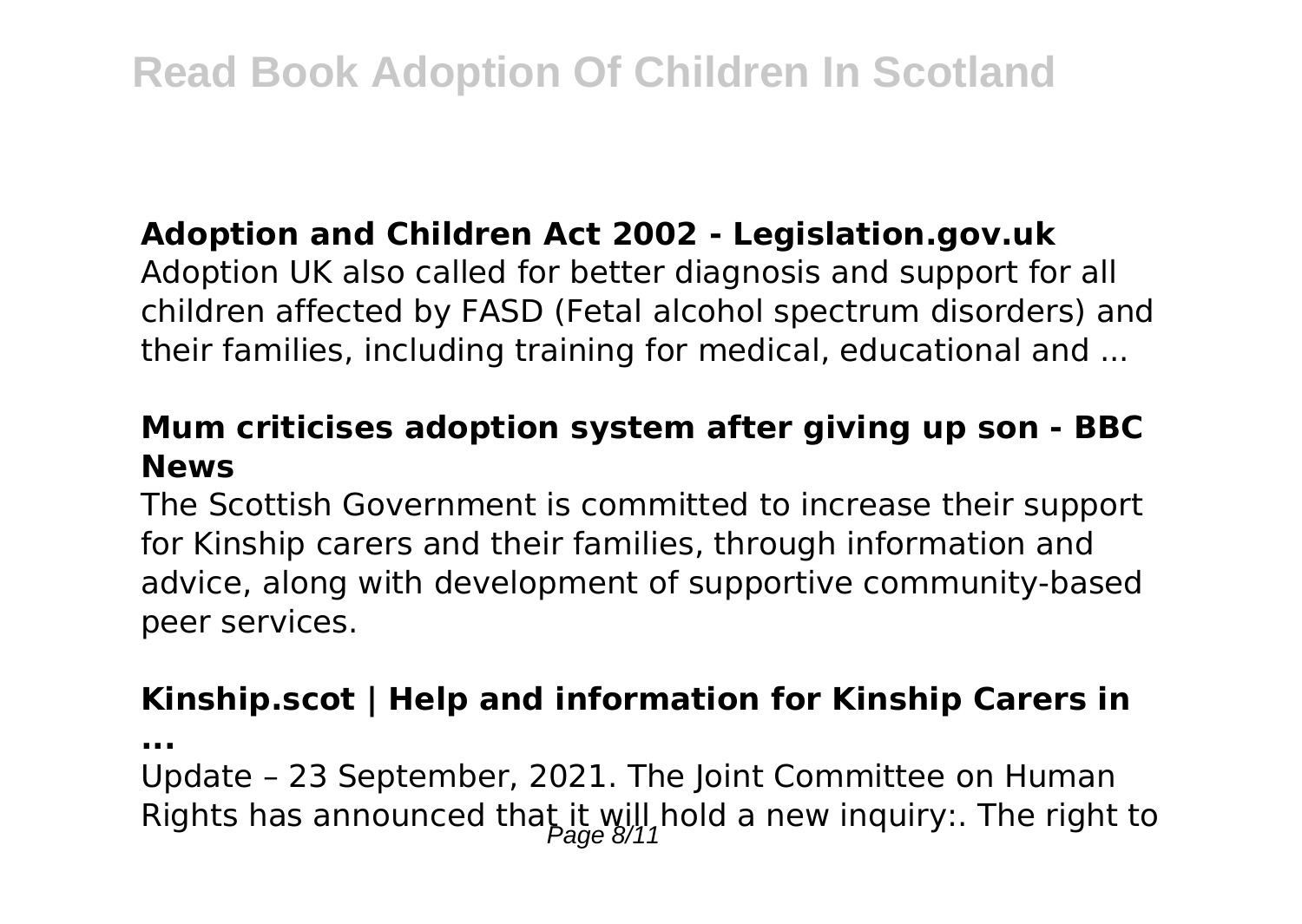family life: adoption of children of unmarried women 1949-1976 . Inquiry page details: The right to family life: adoption of children of unmarried women 1949-1976 Find out how to submit evidence here . The Joint Committee on Human Rights has launched a new inquiry to ...

#### **Movement for an Adoption Apology – MAA – seeking justice ...**

scotland's national children's charity Children 1st supports children in Scotland to live in safe, loving families and to build strong communities. As well as providing holistic family support and trauma recovery in neighbourhoods across Scotland, we work with children, young people and their families to uphold and progress their rights and to ...

# **Scotland's National Children's Charity | Children 1st**

Start your foster carer journey and make a difference to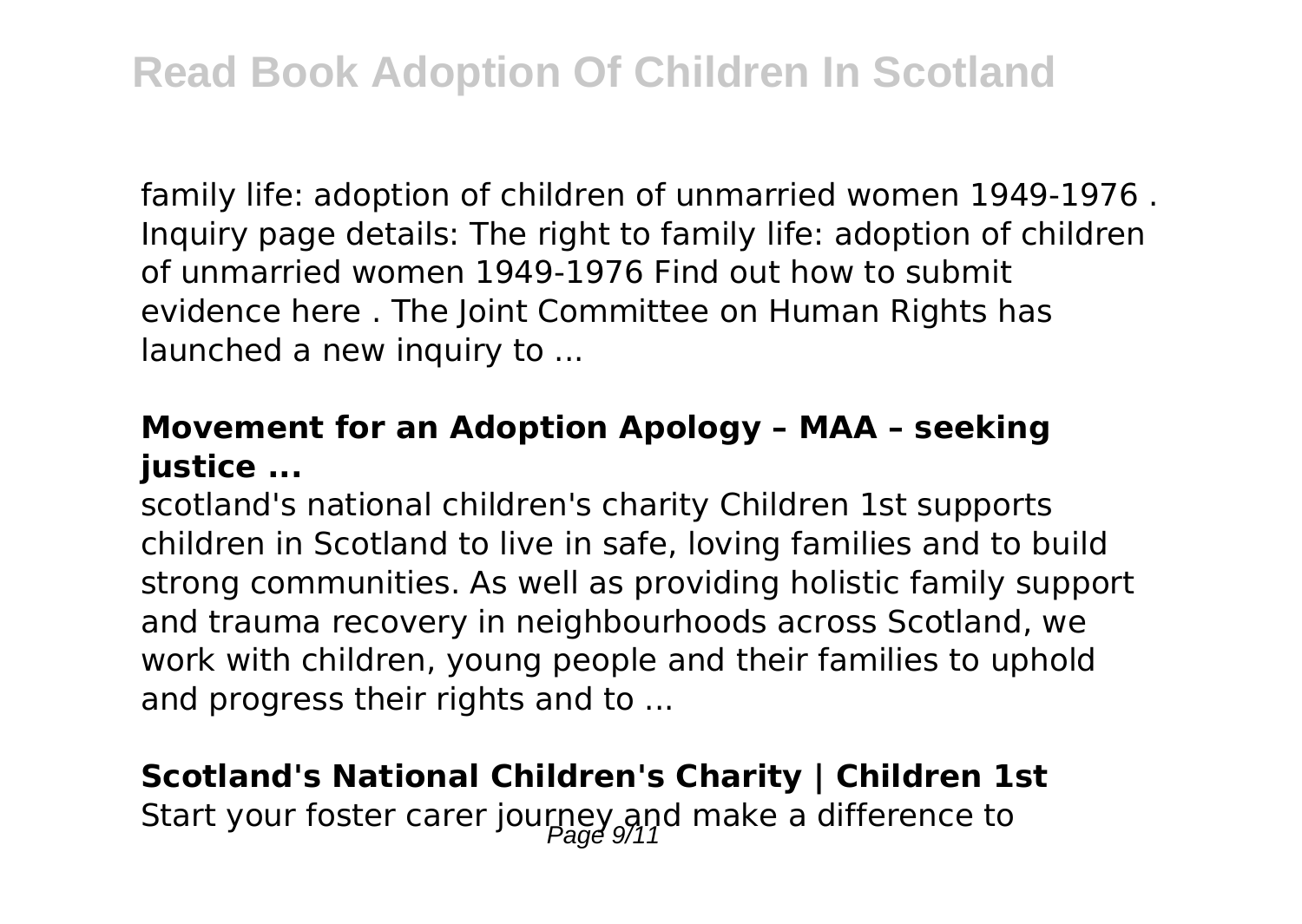children's lives. There are many reasons why existing foster carers may consider transferring from their local authority or agency. At TACT, our 'fast-track' assessment process will make transferring to us easy and stress free.

# **Fostering Children | Become a Foster Carer | TACT Fostering**

Scotland's Adoption Register. Link Maker works with Scotland's Adoption Register to provide its online linking service, as part of a range of family finding services supporting adopters and social workers in Scotland. Learn more about Scotland's Adoption Register

#### **Joining up children's social care | Link Maker**

The Children (Scotland) Act 1995, the Education (Scotland) Act 1980 and the Disabled Persons (Services, Consultation and Representation) Act 1986 together create a new framework